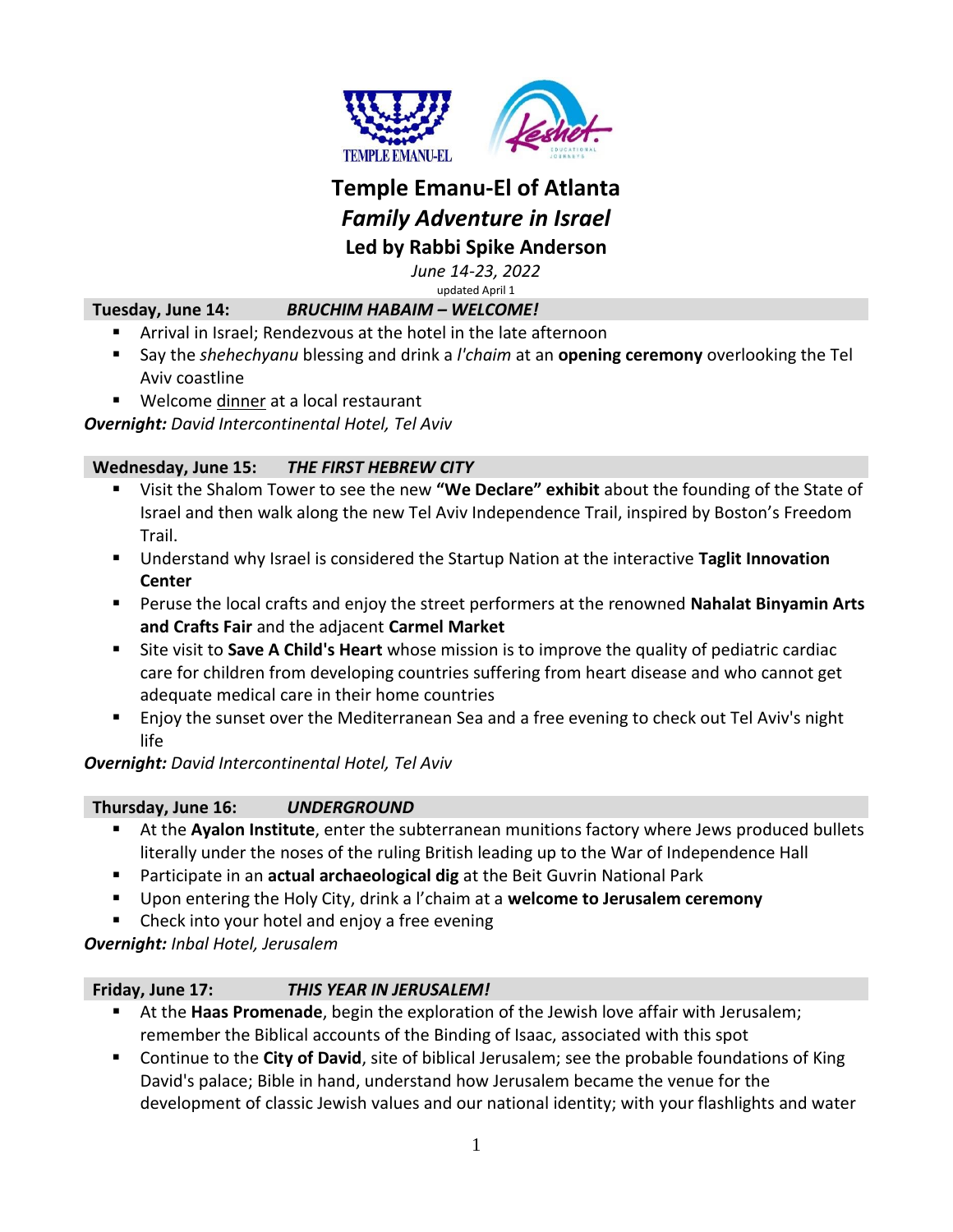shoes, exit via the **water tunnel dug by King Hezekiah** 2,700 years ago in order to save the city from the Assyrians

- Return to the hotel to prepare for Shabbat
- **Lunch and shopping time in the Jewish Quarter and the Roman/Byzantine Cardo**
- **IF In the evening, go to the Ezrat Yisrael (Egalitarian Section) of the Western Wall to bring Shabbat in as a community with special Kabbalat Shabbat led by the Masorti movement**; then join the thousands of Israelis and Jews from around the world as they bring in Shabbat
- Shabbat dinner in the hotel

*Overnight: Inbal Hotel, Jerusalem*

## **Saturday, June 18:** *SHABBAT SHALOM*

- Celebrate the Bnai Mitzvah of community members coming of age at the **Hebrew Union College** courtyard
- Celebratory lunch in the hotel
- **Free afternoon to relax**
- Optional walking tour of the **Christian Quarter** of the Old City, including the **Via Dolorosa** and the Church of the **Holy Sepulcher**
- **Musical Group Havdallah** followed by a night out on town

*Overnight: Inbal Hotel, Jerusalem*

#### **Sunday, June 19:** *BEHIND THE SCENES*

- Ascend the **Temple Mount**; see the remains of the First and Second Temples as well as the Dome of the Rock and the Al Aqsa Mosque which stand there today
- See just how amazing the Second Temple must have been at the **Western Wall Tunnels**
- Participate in a **group art project** "mapping out your journey" with **Kol Haot**
- In the evening, Q & A on Israeli society and regional politics with Keshet's founder and **political analyst** Yitzhak Sokoloff
- **Fig. 2** Free evening to explore Jerusalem on your own

*Overnight: Inbal Hotel, Jerusalem*

#### **Monday, June 20:** *FROM HOLOCAUST TO REDEMPTION*

- Learn and remember at the **Yad Vashem Holocaust Museum** (younger children to the Biblical Zoo)
- As a contrast to the morning, head over to the vibrant **Machane Yehuda Shuk** to taste some of the incredible Israeli street food
- **Ride camels** and meet Abraham (of biblical fame) at **Genesis Land**
- Continue to your Dead Sea Hotel; **float in the Dead Sea** and enjoy the pool and spa there
- **Dinner in the hotel**

*Overnight: Isrotel Ganim Hotel, Dead Sea*

# **Tuesday, June 21:** *WHAT PRICE FREEDOM?*

- Optional hike up the Judean Mountains for an incredible **sunrise over the mountains of Jordan**
- Take the cable car up to **Masada**, the fortress built by King Herod and used by Jewish zealots defending themselves from the Roman army; hear one of the most dramatic stories in Jewish history